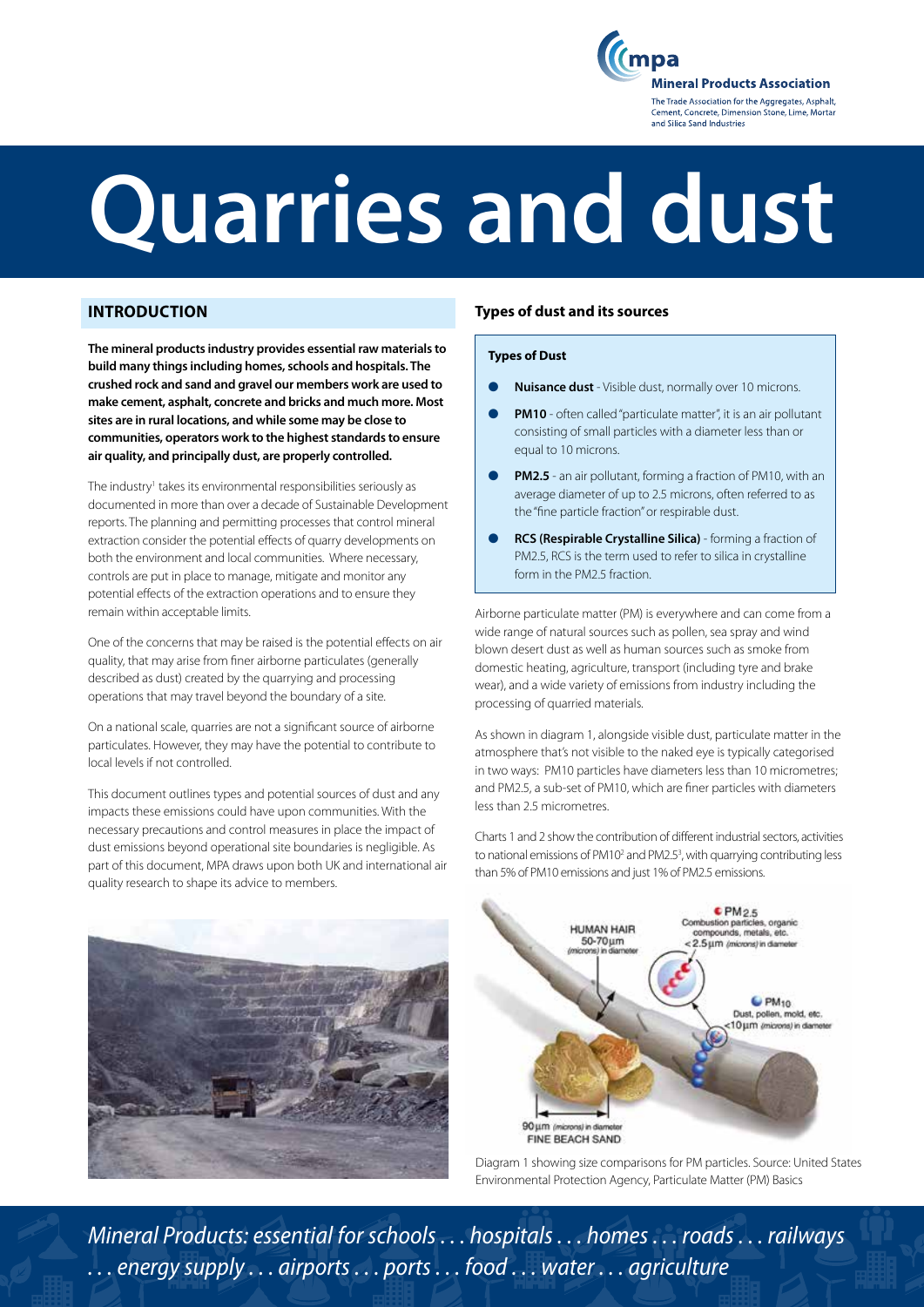

**Chart 1 total PM10 emissions in the UK in 2018.** 

PM10 emissions split for the industrial processes and product use sector showing percentage contribution to total emissions<sup>2</sup>.

Source: UK National Atmospheric Emissions Inventory, 2019, MPA calculations



### **Chart 2 total PM2.5 emissions in the UK in 2018.**

Emissions arising from incidents such as forest fires, are excluded as per the NAEI data set. PM2.5 emissions split for the industrial processes and product use sector showing percentage contribution to total emissions<sup>3</sup>.

Source: UK National Atmospheric Emissions Inventory 2019, MPA calculations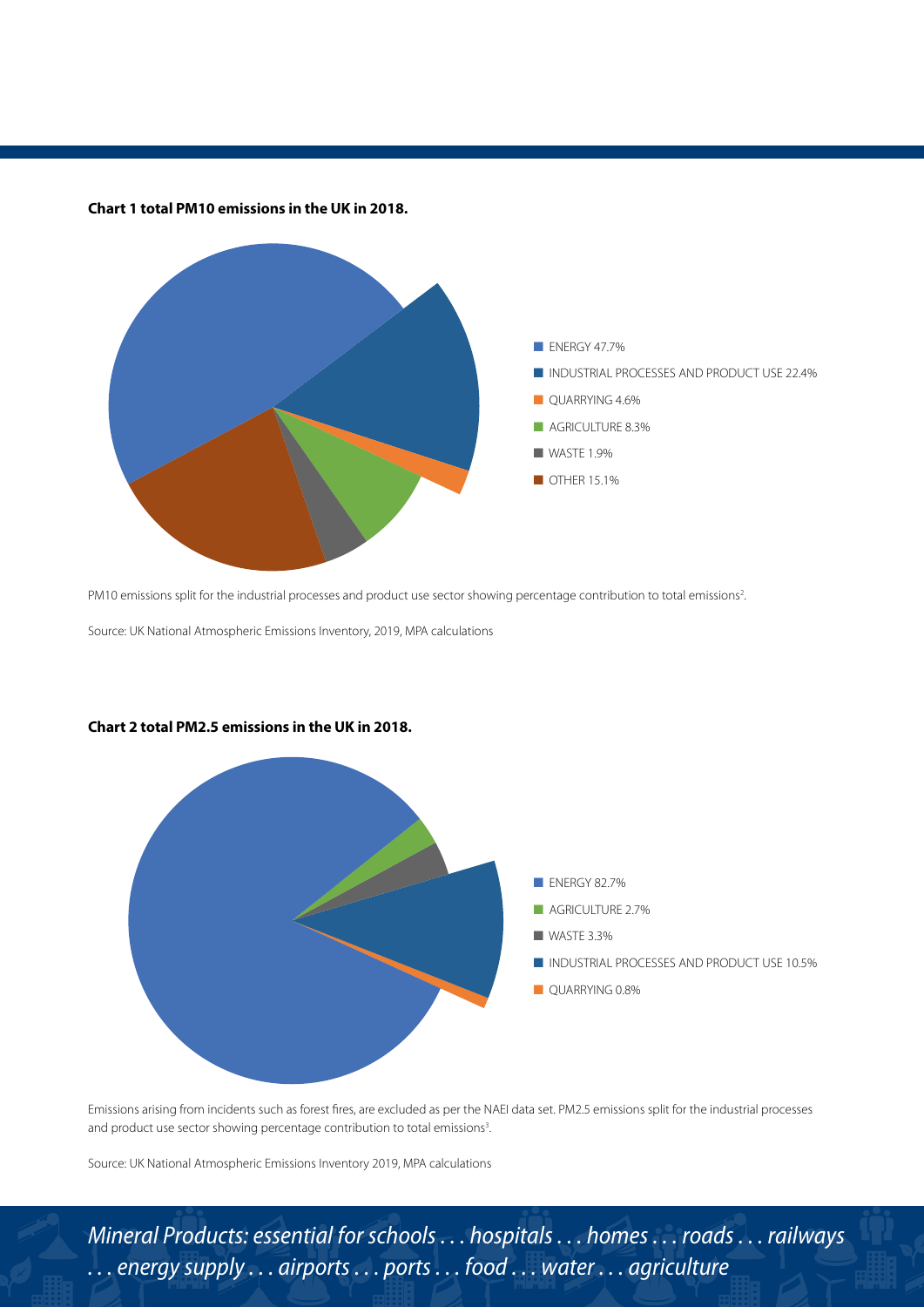### **DUST EMISSIONS AND QUARRIES**

Dust emissions for the context of this document should be considered to include nuisance dust, PM10 and PM2.5 as all are elements of general dust emitted from quarries.

Normally, dust emissions are not derived from a single source, so their contribution to overall air quality is more difficult to quantify, compared to emissions from chimney stacks, for example. Mineral extraction can result in a number of potential sources of dust through the exposure of soil and the underlying mineral deposits, as well as the extraction, transport, processing and storage of the material (see Table 1). Although dust emissions can be difficult to

quantify, the sources along with the potential impact on local communities, are well documented<sup>4</sup>. The industry and its regulators recognise the importance of putting in place suitable control measures to ensure local air quality is not adversely affected.

Evidence published by the Institute of Air Quality Management Mineral Guidance Working Group<sup>5</sup> suggests that airborne dust that goes beyond site boundaries is typically deposited close to its point of origin.

The distance dust can travel beyond the boundary of a minerals site will be dependent on the geology and the processing operations taking place, along with local geography and prevailing wind direction.

| Table 1 Typical sources of dust that may be associated with mineral extraction. |                                                                |                                                     |                                                                                                                                                                                                  |  |  |
|---------------------------------------------------------------------------------|----------------------------------------------------------------|-----------------------------------------------------|--------------------------------------------------------------------------------------------------------------------------------------------------------------------------------------------------|--|--|
| <b>Activity</b>                                                                 | <b>Relevance for</b><br>mineral types                          | <b>Duration of</b><br>activity                      | <b>Potential for dust emission</b>                                                                                                                                                               |  |  |
| Soil handling                                                                   | Most minerals                                                  | Relatively short                                    | Significant but depends on dryness and silt or clay content of<br>the material and transportation to stockpiles.                                                                                 |  |  |
| Overburden<br>handling                                                          | Most minerals, but<br>quantities vary<br>considerably          | Varies. Can be<br>intermittent<br>over life of site | Significance varies (high to low) and highly dependent on<br>the nature of overburden, particularly during unloading and<br>haulage                                                              |  |  |
| Drilling and blasting                                                           | Usually for hard<br>rocks                                      | Short, but can<br>take place<br>frequently          | Without control, drill rigs can be a very significant source of<br>dust. However, most drill rigs now use shrouds and any dust<br>generation is very localised.                                  |  |  |
|                                                                                 |                                                                |                                                     | Properly designed and controlled blasts have limited potential<br>for the creation of dust therefore not generally significant.                                                                  |  |  |
| Initial loading<br>activities                                                   | All mineral types                                              | Ongoing during<br>extraction                        | Significance varies (high to low) and dependent on the<br>nature of material, whether wet or dry, volumes handled and<br>equipment used.                                                         |  |  |
| Crushing and<br>screening                                                       | Most minerals, but<br>not always at the<br>place of extraction | Varies, generally<br>ongoing                        | Very significant if unmitigated. Significance varies depending<br>on type of equipment and exposure to wind. Controlled<br>through the EPR permit regulated sites.                               |  |  |
| Storage of minerals<br>within site                                              | Most mineral types                                             | Usually ongoing<br>during<br>extraction             | Significance varies (high to moderate) depending on the<br>volume of material stored, moisture content, exposure to wind,<br>covering of stockpiles.                                             |  |  |
| Transport and<br>loadout within site                                            | All mineral types                                              | Usually ongoing                                     | Significance varies (high to moderate) depending on type<br>of vehicle. if transported by road then the size of vehicle, speed<br>and nature of roads (surface or unmade) are important factors. |  |  |
| Transport off-site<br>(mainly by road)                                          | All mineral types                                              | Usually ongoing                                     | Not generally significant (except near sites exits due to the<br>re-suspension of road dust) as lorries tend to be covered. Can<br>be mitigated by road sweeping but this can also raise dust.   |  |  |
| Soil and overburden<br>storage                                                  | Most minerals                                                  | Varies                                              | Very significant but depends on the condition and exposure<br>to wind, seeding or covering of the bund or mound.                                                                                 |  |  |
|                                                                                 |                                                                |                                                     | Source: Management, mitigation and monitoring of nuisance dust and PM10 emissions arising from the extractive industries: an overview, 2011, table 7.17                                          |  |  |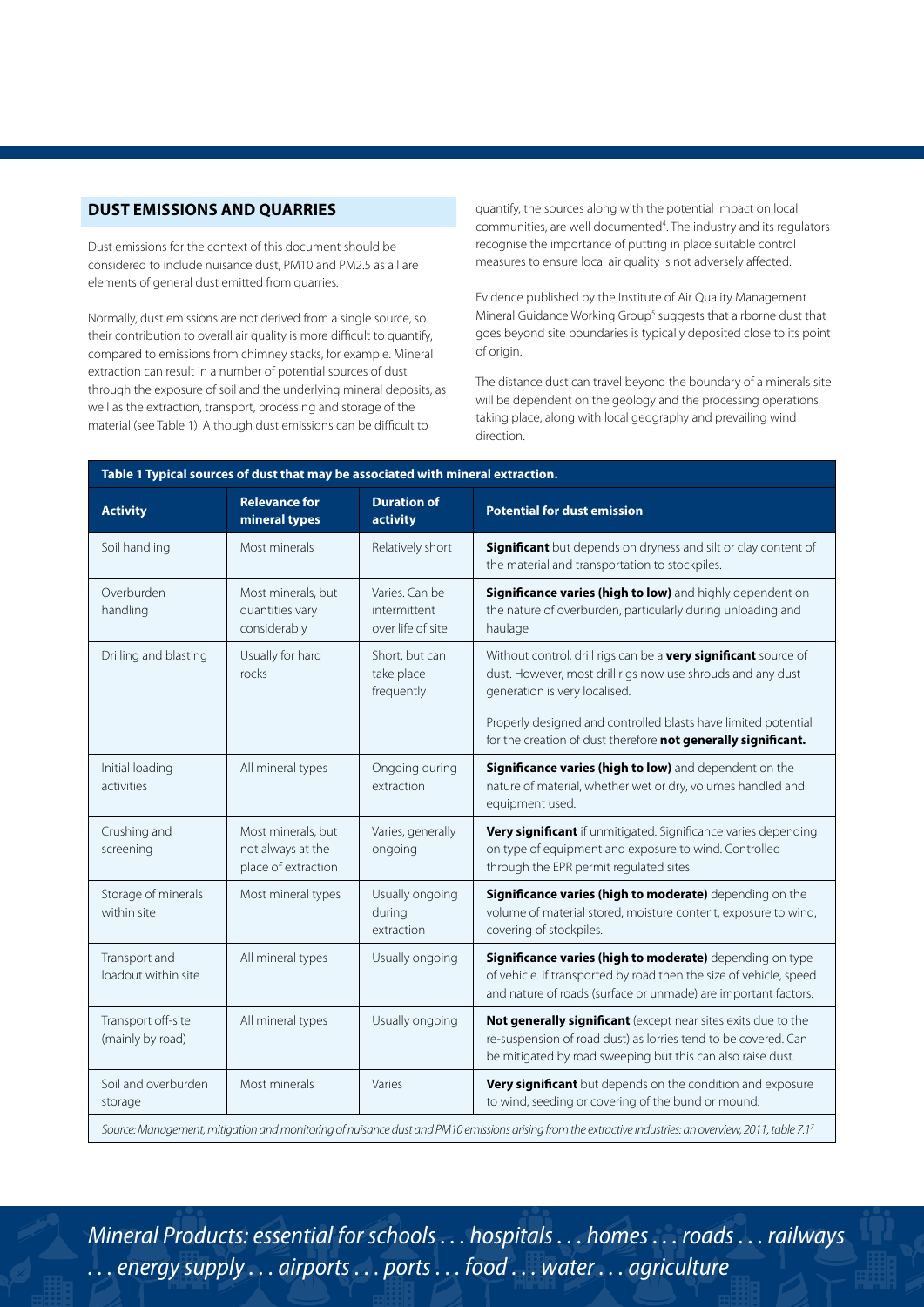### **CONTROLS AND MITIGATION**

Average yearly limits are put in place by Government and organisations such as the World Health Organisation (WHO) to prevent pollutants such as PM10 and PM2.5 causing harm to human health. Table 2 shows current limits.

Mineral developments are subject to stringent controls and conditions regulated by mineral planning authorities, the Environment Agency, environment health officers and the Health and Safety Executive. Through these controls the potential issues associated with dust emissions are reflected in the way that mineral operations are managed and controlled.

To allow mineral extraction to take place, planning permission must be obtained and as part of this process, a full environmental impact assessment (EIA) is required to support any planning application for mineral extraction sites. The EIA must identify, describe and assess the direct and indirect effects of the proposed development on a wide range of factors, including the local community and health.

The planning application is developed through an iterative process, which requires consultation with local communities, regulators and other interested parties to ensure all the potential impacts are identified and assessed. This process will then determine whether the predicted impacts on the natural environment and local communities are acceptable.

The operator will be required to manage any dust emissions, considering the geographic setting of the site, the proposed operations and meteorological conditions, including prevailing wind speed and direction, and precipitation levels. The development process can impose explicit planning conditions which may require a dust management plan (DMP) to be agreed prior the start of work and then strictly implemented. Routinely, these are included in the operators own environmental management system.

Further advice on the assessment of effects of mineral development and ways to mitigate this is provided in guidance issued by the Institute of Air Quality Management (Guidance of the assessment of mineral dust impacts for planning, IAQM (2016))<sup>6</sup>. .

| Table 2 showing published annual mean limits for air pollutants that have been set to protect human health |                              |                           |                    |  |  |
|------------------------------------------------------------------------------------------------------------|------------------------------|---------------------------|--------------------|--|--|
| Air pollutant                                                                                              | <b>Guidance</b>              | Regulator                 | <b>Annual mean</b> |  |  |
| <b>PM10</b>                                                                                                | Air Quality Assessment Level | <b>Environment Agency</b> | $40\mu q/m^{310}$  |  |  |
| PM2.5                                                                                                      | Air Quality Assessment Level | <b>Environment Agency</b> | $25 \mu q/m^{311}$ |  |  |
| <b>PM10</b>                                                                                                | WHO Guidance (2021)          | <b>WHO</b>                | $15 \mu q/m^3$     |  |  |
| PM2.5                                                                                                      | WHO Guidance (2021)          | <b>WHO</b>                | $5 \mu g/m^3$      |  |  |

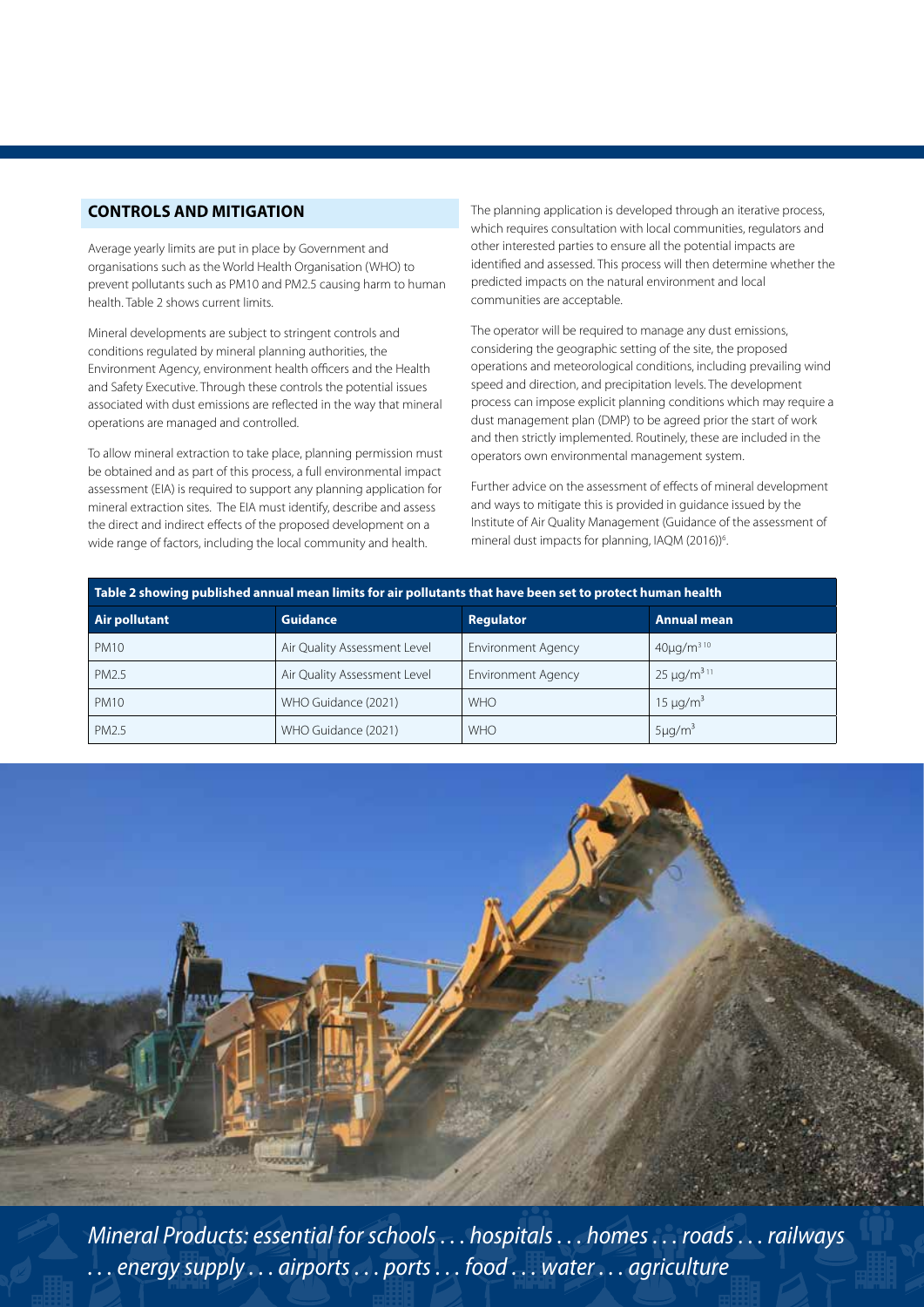# **MITIGATION, MANAGEMENT & MONITORING**

Many mineral sites will have a DMP and a dust action plan (DAP) in place either through a requirement in the planning permission and/ or as part of a site environmental management system, a framework through which a site's environmental performance can be monitored, improved and controlled. The DMP will set out the measures that the site operator will undertake to manage and mitigate any dust emissions. The effectiveness of the DMP will be monitored by a regulator, through the planning permission or an environmental permit, or through an independent assessor of the company environmental management system.

A wide range of measures are available to minimise dust originating from site activities. These include, dust suppression by spraying water on transit roads or working areas, minimising the size of operational areas, planting, landscaping and screening around active areas, reducing vehicle speeds on haul roads, enclosure of conveyors and machinery and covering of material transported by lorries. Operations can be modified during high winds or certain wind directions or following prolonged dry spells, and by minimising the height of stockpiles.

The effectiveness of the DMP will be monitored as required, potentially through the use of gauges located at the site boundary or close to the site.

The DAP identifies procedures necessary to investigate and take action in response to results identified in the dust monitoring scheme or when climatic conditions require action.

### **Planning Policy and Development Control**

In England, national planning policy for minerals is set out in the National Planning Policy Framework (NPPF). Under the heading 'Facilitating the sustainable use of minerals' this states:

"When determining planning applications, local planning authorities should:

- b) ensure that there are no unacceptable adverse impacts on the natural and historic environment, human health or aviation safety, and take into account the cumulative effect of multiple impacts from individual sites and/or from a number of sites in a locality;
- c) ensure that any unavoidable noise, dust and particle emissions and any blasting vibrations are controlled, mitigated or removed at source, and establish appropriate noise limits for extraction in proximity to noise sensitive properties...".<sup>9</sup>

The NPPF is further supported by national Planning Practice Guidance, within which the Minerals section states:

"Where dust emissions are likely to arise, mineral operators are expected to prepare a dust assessment study, which should be undertaken by a competent person/organisation with acknowledged experience of undertaking this type of work."<sup>10</sup>

Local planning authorities are required to reflect these national policy requirements in the policies they develop for the Mineral Local Plans they prepare.

### **SILICA AND DUST**

Crystalline silica, also known as silica or quartz, is one of the most common minerals on the planet, making up around 59% of the earth's crust<sup>7</sup>. The presence of silica dust in the natural environment is therefore not unusual.

If rock types containing crystalline silica are cut or crushed by industrial processes, very fine Respirable Crystalline Silica dust (RCS) can be generated. These processes will normally take place within buildings or enclosed spaces, and unless protective masks are worn by workers the freshly formed dust can be inhaled. Should high levels of RCS be inhaled regularly over many years, particles can irritate the lining of the lungs, and over time cause lung conditions such as silicosis. Because of this potential, RCS dust is classified as a carcinogen under the EU Directive "Protection of workers from exposure to carcinogens or mutagens at work" (Directive 204/37/ EC). Other materials covered by this directive include hardwood dusts, engine oils and diesel engine exhaust emissions.

The conditions required to create high levels of RCS will typically involve the use of machinery within a building. Consequently, health and safety controls are employed by mineral operators to manage the potential exposure to employees working on the site. In turn, such control measures also serve to reduce the likely impact of dust outside the processing building, and therefore the site.

The presence of silica dust beyond the boundary of a minerals site will be dependent on the geology and the processing operations, along with local geography and prevailing wind direction.

The mineral planning and regulatory regimes that are in place ensure that all potential issues associated with dust emissions, including silica dust and RCS, are reflected in the way that mineral operations are permitted, managed and controlled.